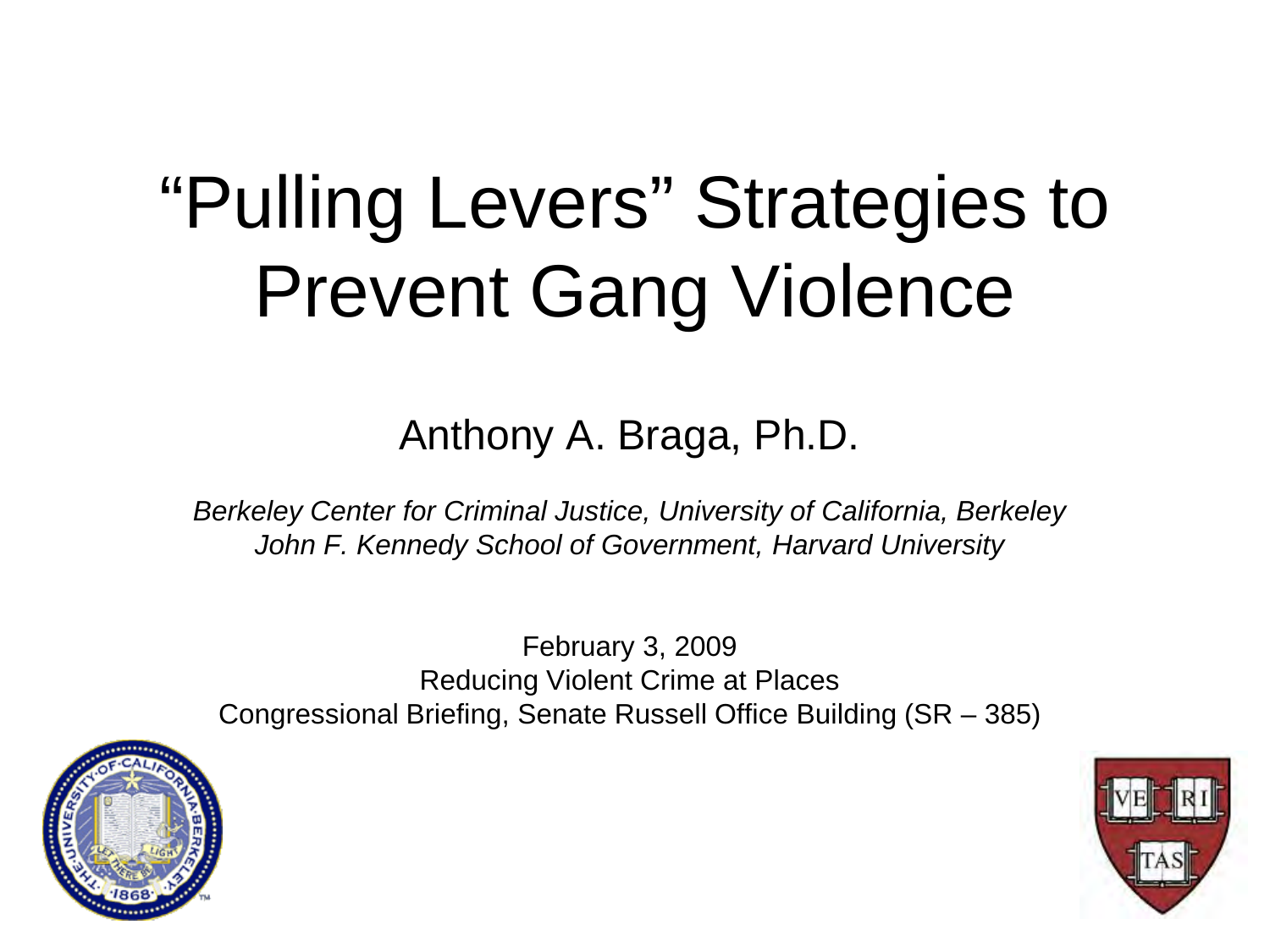### Pulling Levers Prevention Strategies

- **Pioneered in Boston to reduce gang violence in the mid 1990s**
- **Serious violent crime problems can be characterized as…**
	- Concentrated among a small number of highly active criminal offenders who are very well known to the criminal justice system
	- Involving victims and offenders are often caught up in ongoing cycles of retaliatory violence among *street gangs* and other criminally-active groups
	- E.g. Boston 1% of city youth involved in gangs that generate 50% of total homicide
- **Pulling levers strategies seek to address violent crime dynamics by changing decision-making processes of these individuals.**
	- Deterrence principles
	- Moral suasion
	- Facilitating desirable behavior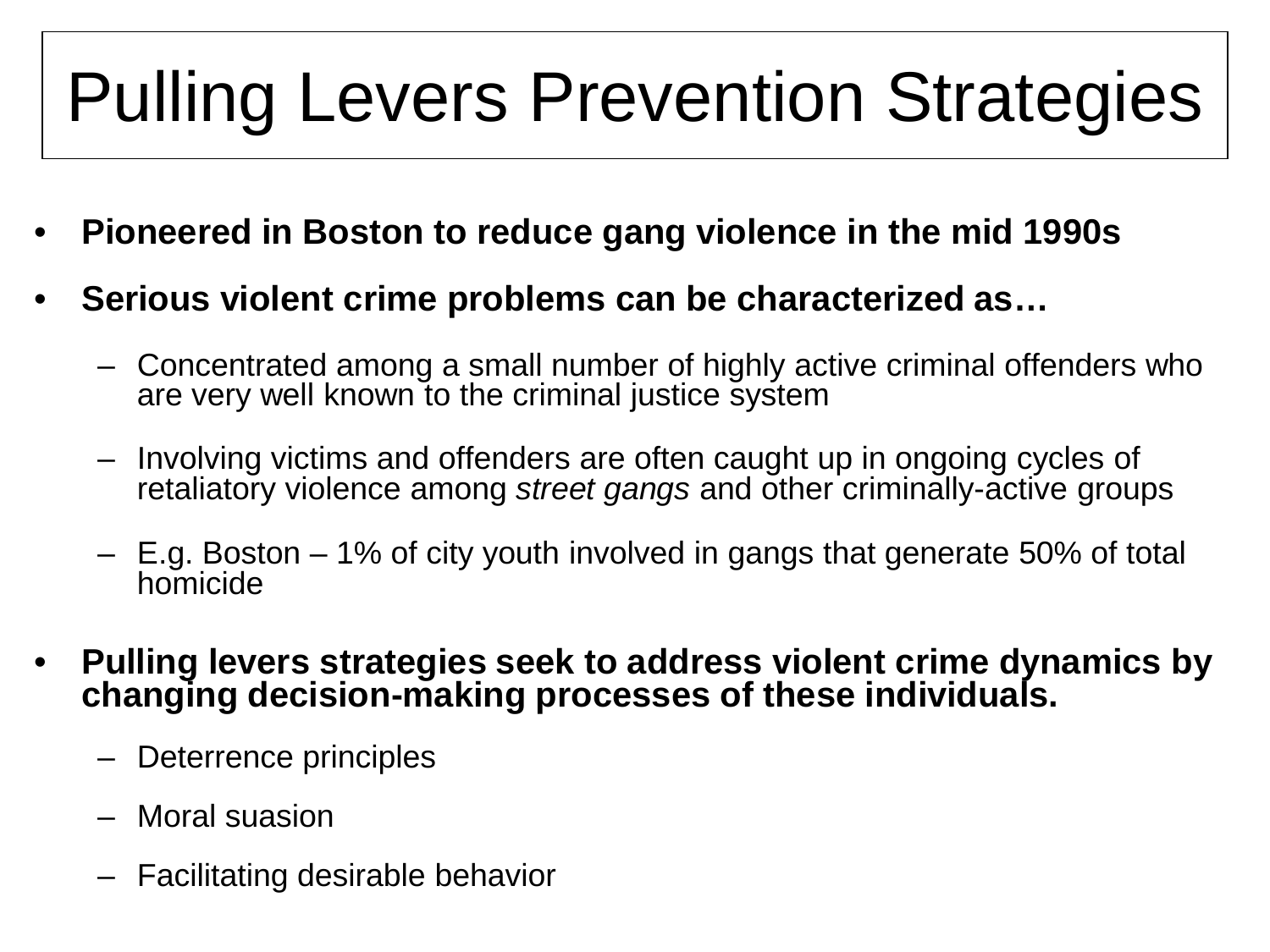### **Key Elements of the Approach**

- Selection of particular problem, e.g. gang violence, street drug dealing
- Problem analysis research
- Working group comprised of law enforcement, social service, and community-based agencies ("network of capacity")
- Customize enforcement strategy to context, groups, and individuals ("only as hard as it needs to be")
- Strategic provision of social services and opportunities
- Communicating directly and repeatedly to offenders that they will get special attention ("call-ins," street discussions, etc.)
- Premium placed on *legitimacy* of approach
	- Fairness (warning, opportunity and social service provision)
	- Community involvement (transparency)
	- Not gang elimination strategy, not a "deal"